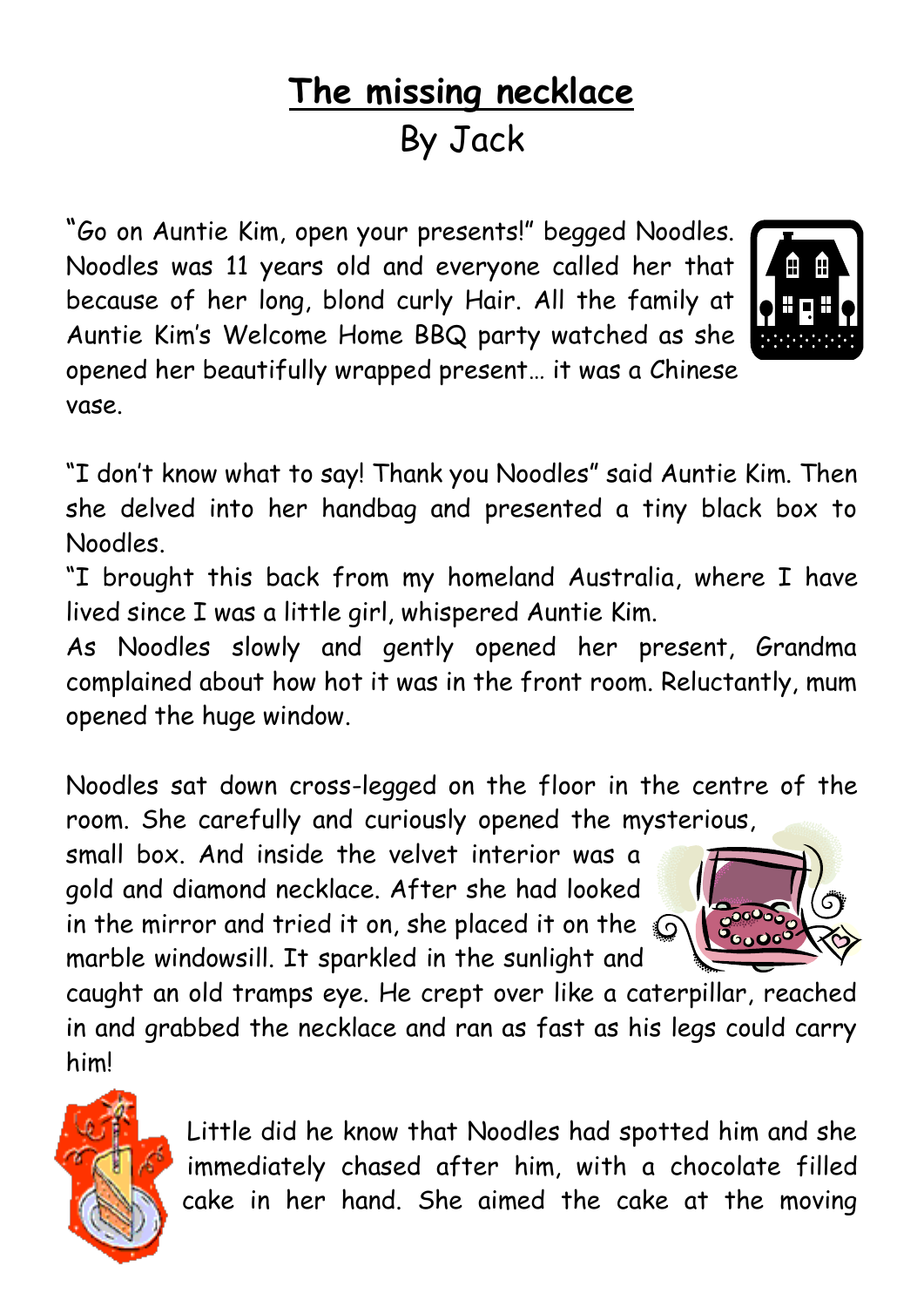target, imagining she was doing archery. As the tramp ran in a strange zigzag way, he heard the running footsteps behind him. He turned just as the cake was flying towards his face; his bulgy eyes reminded Noodles of a codfish. SPLAT! The cake hit him in the face and chocolate dripped down his face!

"Now you definitely look like a fish…GIVE ME MY NECKLACE!" Noodles shouted. But there was no reply.

Instead the tatty tramp just kept on running. Suddenly he turned down a shady alley with Noodles following, like a wolf chasing a rabbit. Halfway down the alley, he quickly opened a sandstone door, looked back at Noodles and called out,

"Try to beat me to the top of the stairs, Spaghetti hair!!"

Angrily Noodles thought to herself, you're too old and useless, it will take you ages. Quickly, she ran through the door and was amazed to see a labyrinth of stairs. The man stood at the very top of a staircase. He held up the golden necklace.

"You have just ten minute to get to the top of the stairs or you will be trapped here forever!" he bellowed; his voice echoed around the

> never ending stairs. TICK TOCK! Suddenly a huge clock appeared from nowhere… it read 10:00.



"Hey, I'll help you," whispered a voice from a small hand mirror, lying on the first step. She picked it up and when she looked into it, an Old English sheepdog appeared.

"I'll give you directions. Take the first left staircase…10 steps up, turn right…climb the upside-down staircase," the dog continued whispering directions. The clock now read 2:00.